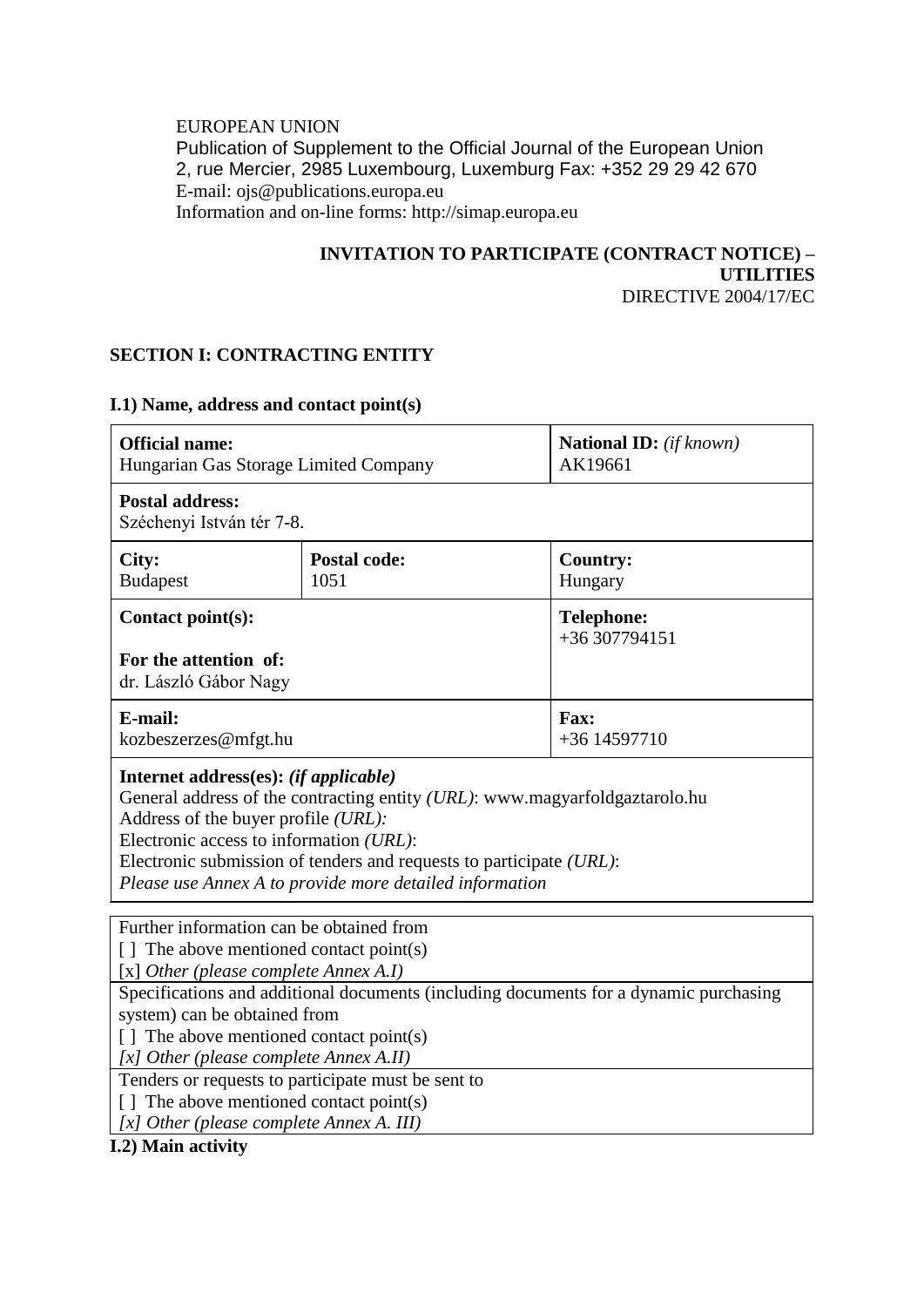| [] Production, transport and         | [] Railway services                                                                             |
|--------------------------------------|-------------------------------------------------------------------------------------------------|
| distribution of gas and heat         | [] Urban railway, tramway, trolleybus or bus                                                    |
| [ ] Electricity                      | services                                                                                        |
| [] Exploration and extraction of gas |                                                                                                 |
| and oil                              | [] Port-related activities                                                                      |
| [] Exploration and extraction of     | [] Airport-related activities                                                                   |
| coal and other solid fuels           | [x] Other: (please specify)                                                                     |
| [ ] Water<br>[] Postal services      | Storage of natural gas and supplying gas to fixed<br>networks intended to provide to the public |

## **I.3) Contract award on behalf of other contracting entities**

The contracting entity is purchasing on behalf of other contracting entities: [ ] yes [x] no

*(if yes, information on those contracting entities can be provided in Annex A)*

# **SECTION II: OBJECT OF THE CONTRACT**

### **II.1) Description**

### **II.1.1) Title attributed to the contract by the contracting entity:**

Provision of parts required for filter replacement and G&P service on well No. Hsz-160

# **II.1.2) Type of contract and location of works, place of delivery or of performance**

*(choose one category only – works, supplies or services – which corresponds most to the specific object of your contract or purchase(s))*

| [ ] Works                                                                                                                                                           | [x] Supplies                                                                               | [ ] Services                                                             |
|---------------------------------------------------------------------------------------------------------------------------------------------------------------------|--------------------------------------------------------------------------------------------|--------------------------------------------------------------------------|
| [] Execution<br>[] Design and execution<br>[] Realisation, by whatever means of work,<br>corresponding to the requirements specified by<br>the contracting entities | [x] Purchase<br>[] Lease<br>[ ] Rental<br>[] Hire purchase<br>[] A combination<br>of these | Service category No.<br>Please see Annex C2<br>for service<br>categories |

Main site or location of works, place of delivery or of performance

Hungary, MFGT's natural gas storage site in Hajdúszoboszló

NUTS code HU321

#### **II.1.3) Information about public contract, framework agreement or dynamic purchasing system (DPS)**

[x] The notice involves a public contract

[] The notice involves the setting up of a dynamic purchasing system (DPS)

[] The notice involves the establishment of a framework agreement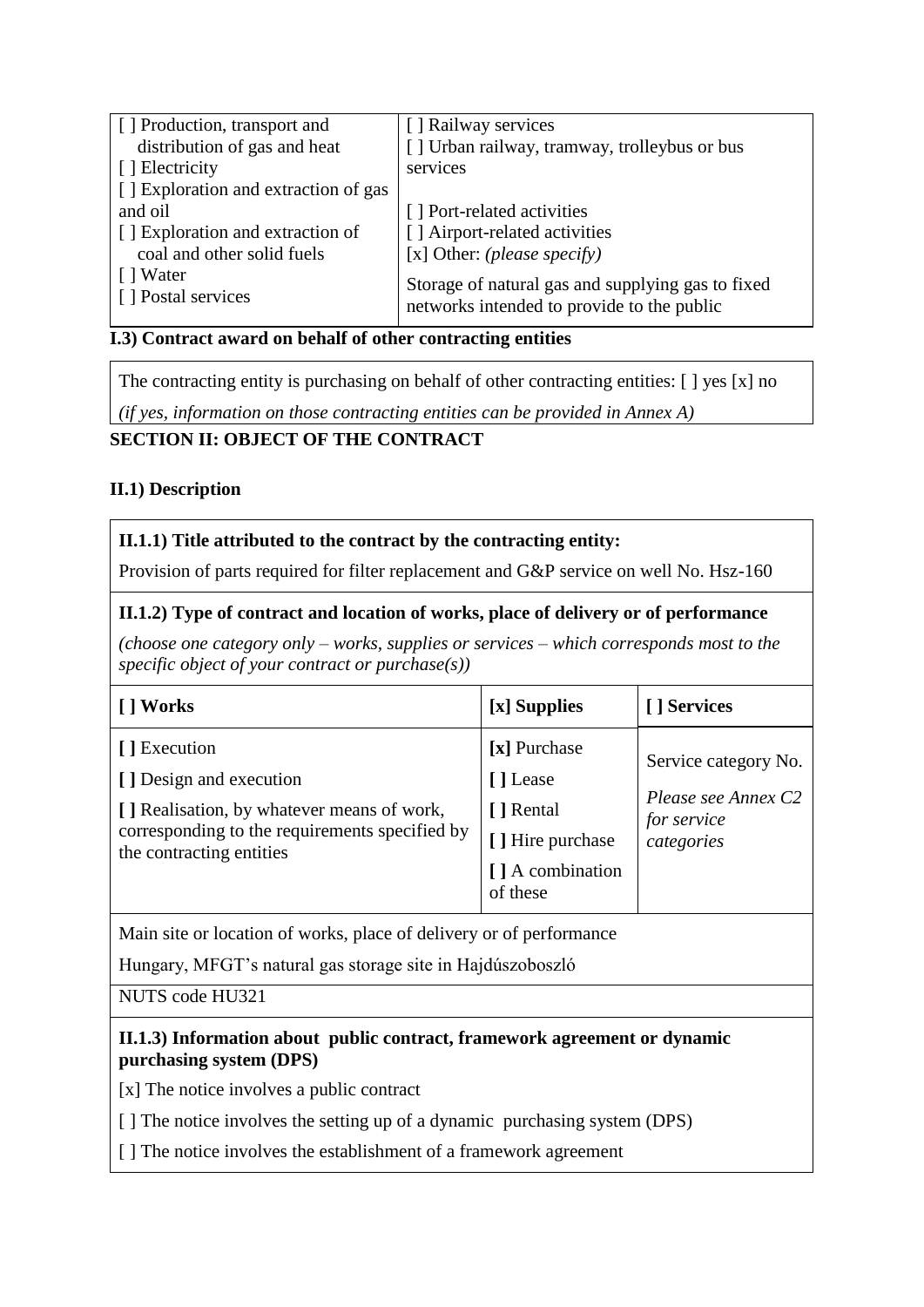| II.1.4) Information on framework agreement (if appropriate)                                                                                                 |                                                                          |                        |  |
|-------------------------------------------------------------------------------------------------------------------------------------------------------------|--------------------------------------------------------------------------|------------------------|--|
| [] Framework agreement with several operators                                                                                                               |                                                                          | [] Framework agreement |  |
| Number                                                                                                                                                      |                                                                          | with a single operator |  |
| or <i>(if applicable)</i> maximum number                                                                                                                    |                                                                          |                        |  |
| of participants to the framework agreement envisaged                                                                                                        |                                                                          |                        |  |
| <b>Duration of the framework agreement</b>                                                                                                                  |                                                                          |                        |  |
| Duration in years: or in months:                                                                                                                            |                                                                          |                        |  |
| Estimated total value of purchases for the entire duration of the framework<br><b>agreement</b> (if applicable, give figures only)                          |                                                                          |                        |  |
| Estimated value excluding VAT Currency:                                                                                                                     |                                                                          |                        |  |
| or                                                                                                                                                          |                                                                          |                        |  |
| range: between and . Currency:                                                                                                                              |                                                                          |                        |  |
| Frequency and value of the contracts to be awarded: <i>(if known)</i>                                                                                       |                                                                          |                        |  |
| II.1.5) Short description of the contract or purchase(s):                                                                                                   |                                                                          |                        |  |
| Filter replacement in the natural gas well No. Hsz-160 of Hungarian Gas Storage Ltd,<br>providing required equipment, parts, components/tools and services. |                                                                          |                        |  |
| II.1.6) Common Procurement Vocabulary (CPV)                                                                                                                 |                                                                          |                        |  |
|                                                                                                                                                             | <b>Main vocabulary Supplementary vocabulary</b> ( <i>if applicable</i> ) |                        |  |
| 42510000-4<br>Main object                                                                                                                                   |                                                                          |                        |  |
| <b>Additional object(s)</b> 42912100-3                                                                                                                      |                                                                          |                        |  |
| 76450000-2                                                                                                                                                  |                                                                          |                        |  |
| 76460000-5                                                                                                                                                  |                                                                          |                        |  |
| II.1.7) Information about Government Procurement Agreement (GPA)                                                                                            |                                                                          |                        |  |
| The contract is covered by the Government Procurement Agreement (GPA): [x] yes [] no                                                                        |                                                                          |                        |  |
| <b>II.1.8) Information about lots</b> (for detailed information about lots, use Annex B as many<br>times as there are lots)                                 |                                                                          |                        |  |
| This contract is divided into lots: [ ] yes [x] no                                                                                                          |                                                                          |                        |  |
| ( <i>if yes</i> ) Tenders may be submitted for                                                                                                              |                                                                          |                        |  |
| [ ] one lot only<br>[] one or more lots<br>[ ] all lots                                                                                                     |                                                                          |                        |  |
| II.1.9) Information about variants (alternative tenders)                                                                                                    |                                                                          |                        |  |
| Variants (alternative tenders) will be accepted [] yes [x] no                                                                                               |                                                                          |                        |  |

**II.2) Quantity or scope of the contract**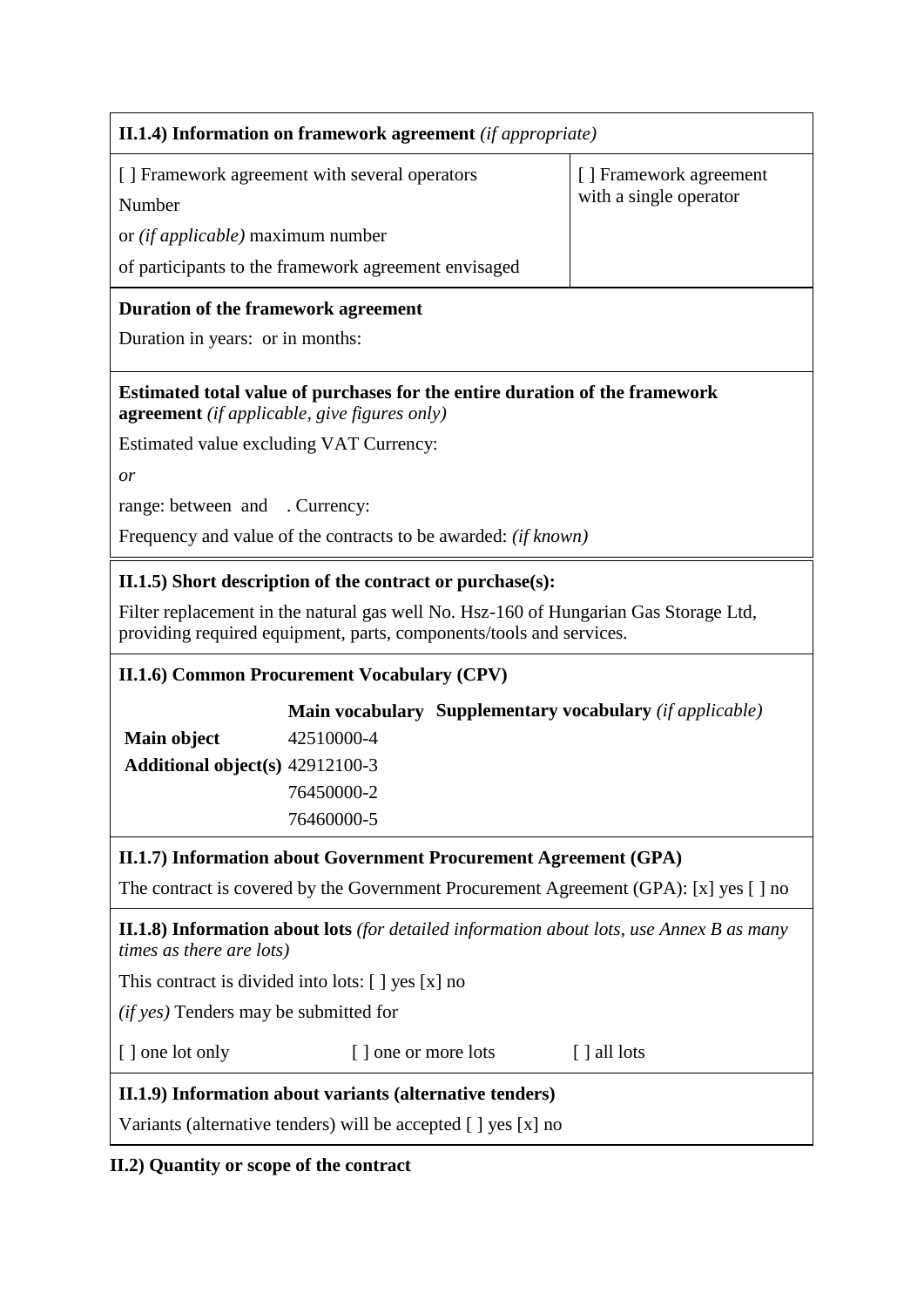**II.2.1) Total quantity or scope**: *(including all lots, renewals and options, if applicable)*

Filter replacement in the natural gas well No. Hsz-160 of Hungarian Gas Storage Ltd, providing required equipment, parts, components/tools and services.

Provision of end-fittings

Provision of maintenance service for filter fittings

Liquid filtering and filter sand placement service

Option for up to a further 100% of the total quantity.

Contracting Entity shall be entitled to purchase the products as per the relevant lot up to the upper limit of the optional quantity by a unilateral statement. Contracting Entity may exercise the optional quantity within 1 year after the contract award date. Contracting Entity shall not assume any obligation to exercise the option.

The detailed technical content shall be set out in the technical specifications of the participation documentation.

*(if known, give figures only*) Estimated value excluding VAT: 250000000 Currency: HUF

or

range: between and . Currency:

### **II.2.2) Information about options** *(if applicable)*

Option:[ ] yes [x] no

*(if yes)* Description of these options:

*(if known*) Provisional timetable for recourse to these options: in months: or in days: *(from the award of the contract)*

#### **II.2. 3) Information about renewals** *(if applicable)*

This contract is subject to renewal  $\lceil \cdot \rceil$  yes  $\lceil x \rceil$  no

Number of possible renewals: *(if any) or* range: between and .

*(if known)* In the case of renewable contracts, estimated time-frame for subsequent calls for competition:

in months: or in days: (from the award of the contract)

#### **II.3) Duration of the contract or time limit for completion**

Duration in months: or in days: (from the award of the contract) or or

Starting: 01/09/2014 *(dd/mm/yy)* Completion 31/03/2016 *(dd/mm/yy)*

#### **Section III: Legal, economic, financial and technical information**

# **III.1) Conditions relating to the contract**

# **III.1.1) Deposits and guarantees required:** *(if applicable)*

Cancellation penalty: The Contractor shall pay cancellation penalty in as far as the contract is terminated due to the Contractor's material breach of contract. Amount: 25% of the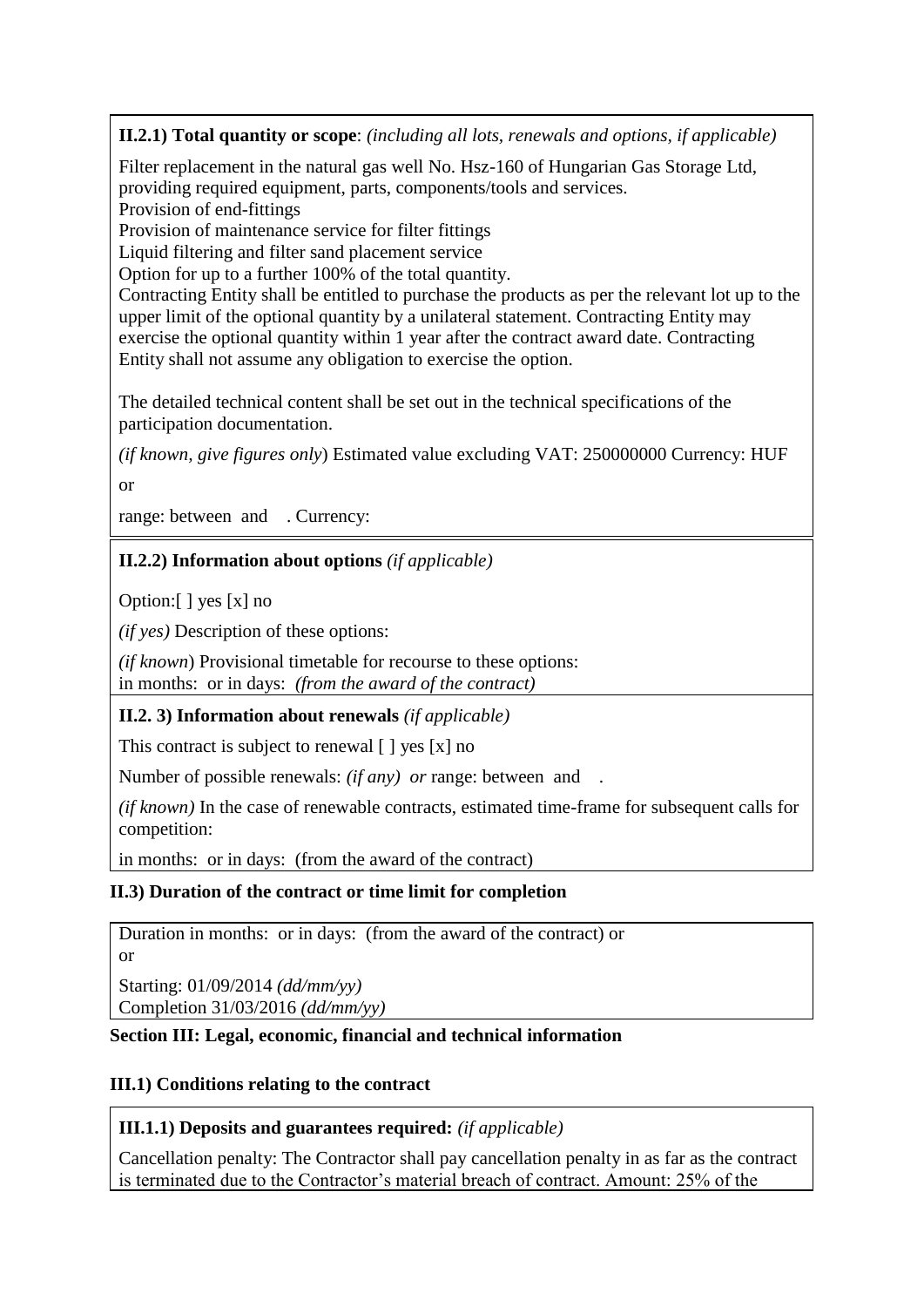contractor's fee as per contract.

Late delivery penalty: In the event that the Contractor is held liable for failing to start delivering the equipment and providing the related service at the date(s) set out in the contract, it shall pay penalty for late delivery. Amount: 10% of the defaulted part of the contractor's fee per day.

Non-conformance penalty: In the event that the Contractor violates the quality requirements regarding the services and equipment, it shall pay penalty for non-conformance. Amount: 10% of the contractor's fee set out in the contract for non-conform services or equipment on each occasion.

#### **III.1.2) Main financing conditions and payment arrangements and/or reference to the relevant provisions governing them:**

Contracting entity will not pay any advances. The countervalue shall be paid by the contracting entity in line with the rules set out in the Sixth Book of Act No. V. of 2013 on the Civil Code of Hungary - expressly pursuant to Book 6, Section 130, Subsections (1)-(2) in case of contracting with an entity other than a contracting authority - each month, via transfer against invoice issued following certified delivery and according to Section 36/A of Act No. XCII of 2003 on the Rules of Taxation.

Conditions set out in Section 130, Subsections (1) and (6) of the Act on Public Procurement (PPA) shall be part of the contract even if not regulated or otherwise agreed by the parties.

#### **III.1.3) Legal form to be taken by the group of economic operators to whom the contract is to be awarded:** *(if applicable)*

The Contracting Entity does not allow the setting up of project company (economic organisation).

# **III.1.4) Other particular conditions** *(if applicable)*

The performance of the contract is subject to particular conditions [ ] yes [x] no

*(if yes)* Description of particular conditions:

# **III.2) Conditions for participation**

#### **III.2.1) Personal situation of applying economic operators (grounds for exclusion), including requirements relating to enrolment on professional or trade registers**

Information and formalities necessary for evaluating if the requirements are met:

Economic operators are excluded from participating in the procedure as a candidate or a subcontractor, and may not contribute to the certification of suitability if the grounds for exclusion as per Section 56, Subsection (1) of the PPA exist.

Economic operators are excluded from participating in the procedure as a candidate if the grounds for exclusion as per Section 56, Subsection (2) of the PPA exist.

Economic operators are excluded from participating in the procedure as a candidate or a subcontractor, and may not contribute to the certification of suitability if the grounds for exclusion as per Section 57, Subsection (1) a)-d) and f) of the PPA exist.

Candidates shall verify in their request to participate pursuant to Sections 2-10 of Government Decree 310/2011 (XII. 23.) on the way of certification of suitability and verification of the non-existence of the grounds for exclusion as well as the definition of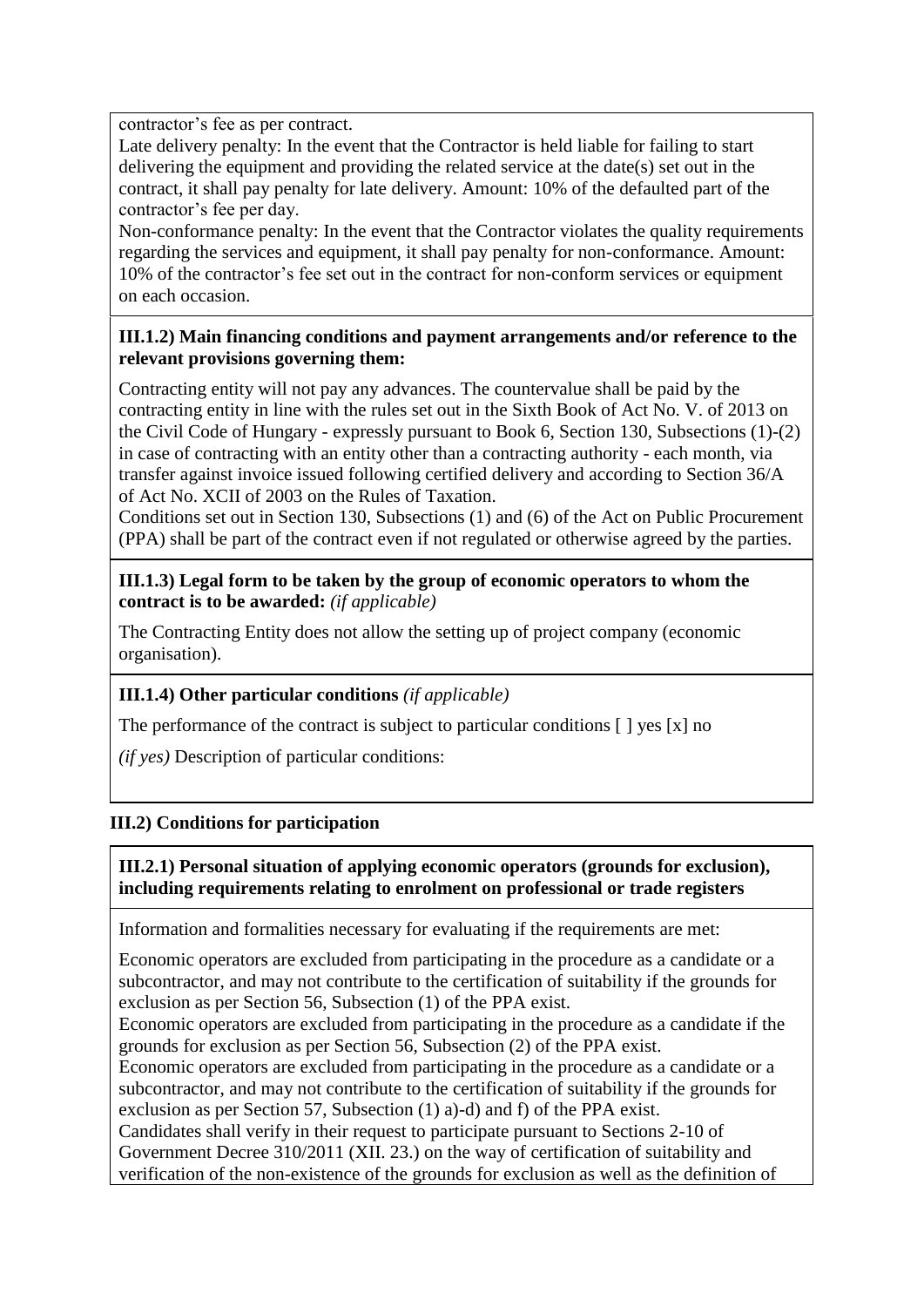public procurement technical specifications in public contract award procedures, that they are not subject to Section 56, Subsection (1)-(2) and Section 57, Subsection (1) a)-d) and f) of the PPA.

The candidate shall act in line with Section 10 of Government Decree 310/2011 (XII.23.) concerning its subcontractor and, if any, the entity contributing to the certification of suitability.

# **III.2.2) Economic and financial ability** *(if applicable)*

Information and formalities necessary for evaluating if the requirements are met:

P1.) Candidate shall make a declaration as per Section 14, Subsection (1) c) of Government Decree 310/2011 (XII.23.) on its net revenues generated from the sale of HC industrial well-maintenance and well management apparatus and equipment (filter replacement together with providing the required equipment, parts and components/tools, along with services related to their installation) with regard to the preceding two business years, depending on when the candidate was established and when it started its activities, provided such data are available.

As to the verification of requirements met, Section 4, item 9 and Section 55, Subsections (4)-(6) of the PPA shall apply along with Section 14, Subsection (3) of Government Decree 310/2011 (XII.23.).

Minimum requirement(s) of suitability:

P1.) The candidate shall qualify as unsuitable unless it has at least HUF 100 000 000 net sales revenues from the sale of HC industrial well-maintenance and well management apparatus and equipment (filter replacement together with providing the required equipment, parts and components/tools, along with services related to their installation) in the preceding two business years.

# **III.2.3) Technical capacity** *(if applicable)*

Information and formalities necessary for evaluating if the requirements are met:

M1.) Candidate shall submit in line with Section 16, Subsection (1)-(2) of Government Decree 310/2011 (XII.23.) a description of its major deliveries with regard to selling HC industrial well-maintenance and well management apparatus and equipment (filter replacement together with providing the required equipment, parts and components/tools, along with services related to their installation) in the last 3 years prior to sending out the invitation to participate as provided for in Section 15, Subsection (3) a) of Government Decree 310/2011 (XII.23.). The reference shall contain any and all data from which conformity with the prescribed requirements can be clearly established.

M2.) Name, qualifications and professional experience of the professionals envisaged to be involved in the supply of the service pursuant to Section 15, Subsection (3) d) of Government Decree 310/2011 (XII.23.). Ordinary copy of the documents certifying the qualifications of the professionals shall be attached along with the candidate's statement on their professional experience and their signed professional CV.

Required qualifications shall be demonstrated by submitting the diplomas certifying the qualification, while professional experience shall be demonstrated by submitting the CV bearing the original signature. Professionals assigned to certify suitability shall make a statement with regard to their availability. Candidate shall make a statement specifying the assigned position of each professional.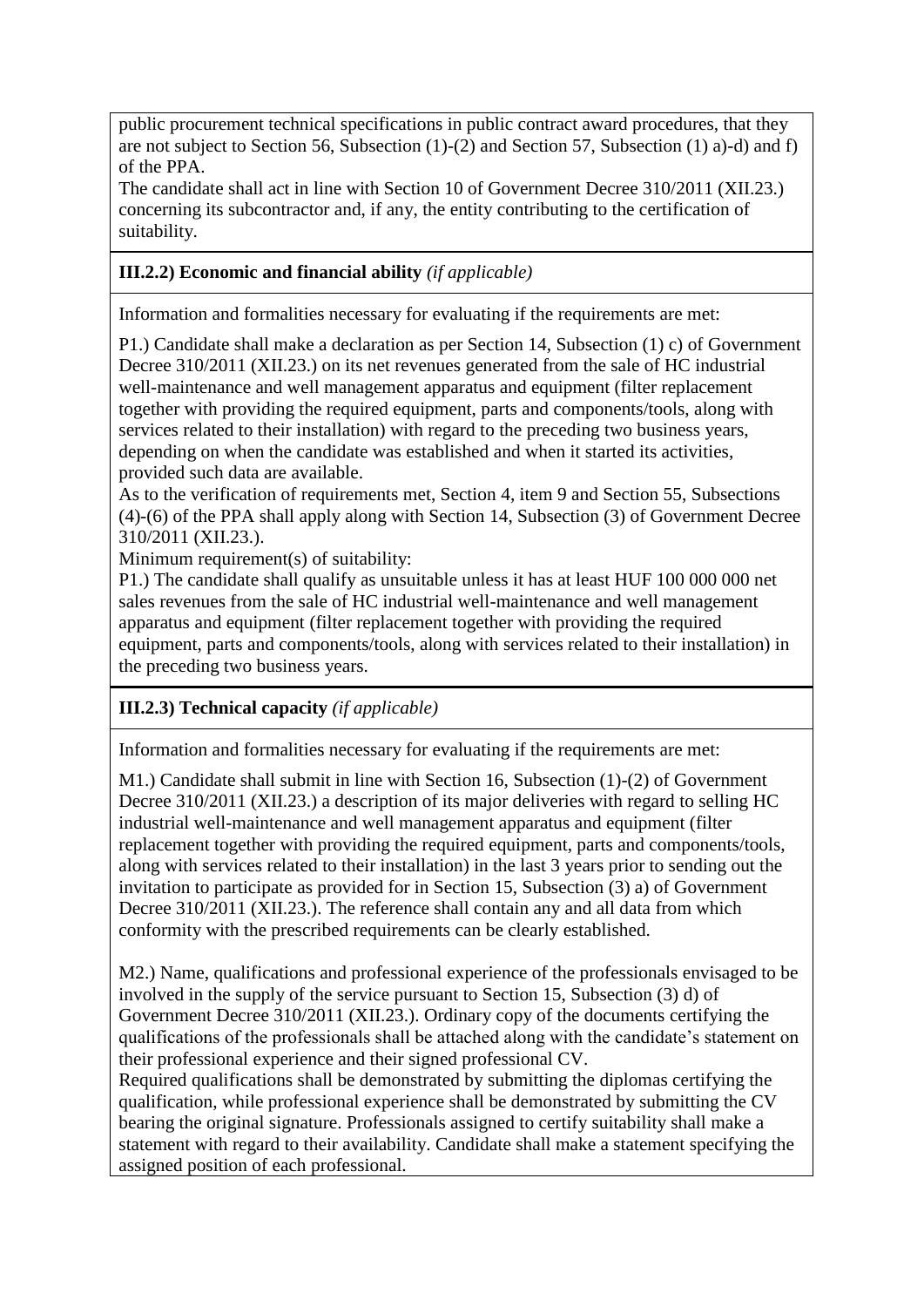M3.) Pursuant to Section 15, Subsection (3) f) of Government Decree 310/2011 (XII.23.), Candidate shall submit the certificate of its quality assurance or quality management system (min. ISO 9000 or equivalent) as certified by an organization accredited in any national system or a detailed description of equivalent quality assurance measures, along with the certificate of the ISO 14001 environmental management system or the detailed description of equivalent environmental management measures. An ordinary copy of the documents may be submitted.

#### Minimum requirement(s) of suitability:

M1.) The candidate shall qualify as unsuitable unless it has at least 2 references including the sale of HC industrial well-maintenance and well management apparatus and equipment (filter replacement together with providing the required equipment, parts and components/tools, along with services related to their installation) where the amount of consideration was at least HUF 100 000 000 in the last 3 years prior to dispatching the invitation to participate.

M2.) The candidate is unsuitable unless during execution, it has at least the following persons available:

a) 2 team leaders, both of whom have at least specialized secondary education (technical or vocational secondary school for oil industry or mechanics), in addition to their qualifications in safety, IT and first aid (even by completing the company's own training), and at least 5 years of professional experience in performing work with sand placement apparatus and in assembling end-fittings, along with at least 2 years of team leading experience.

a) 1 team leader in addition, who has at least specialized education (technical or vocational secondary school or trade school for oil industry or mechanics), in addition to having qualifications in safety, IT and first aid (even by completing the company's own training), and at least 3 years of professional experience in pumping, liquid filtering and sand placement, along with at least 3 years of team leading experience.

One professional may participate in the public contract award procedure with one position only.

M3.) unless they have a quality assurance or quality management system (min. ISO 9000 or equivalent) as certified by an organization accredited in any national system or equivalent quality assurance measures, along with an environmental management system (min. ISO 14001 or equivalent) or equivalent environmental management measures.

Contracting Entity has prescribed the suitability criterion and its certification as per Clause III.2.3. M3.) pursuant to Section 2, Subsection (5) of Government Decree 289/2011 (XII.22.) with regard to product related service.

Pursuant to Section 55, Subsection (6) a) and b) of the PPA, the candidate may rely on the capacity of another entity for the certification of its suitability pursuant to subsection (5) in the following cases:

a) where the candidate will actually use the resources presented during the certification of suitability and provided by that other entity in the course of the performance of the contract and it makes a statement on the method of its use; if the entity has been designated as a subcontractor, this fact also qualifies as such a declaration, or

b) where the suitability criterion is related to previous supplies, the candidate shall make a statement on the way of involving in the performance the entity whose data is used by it for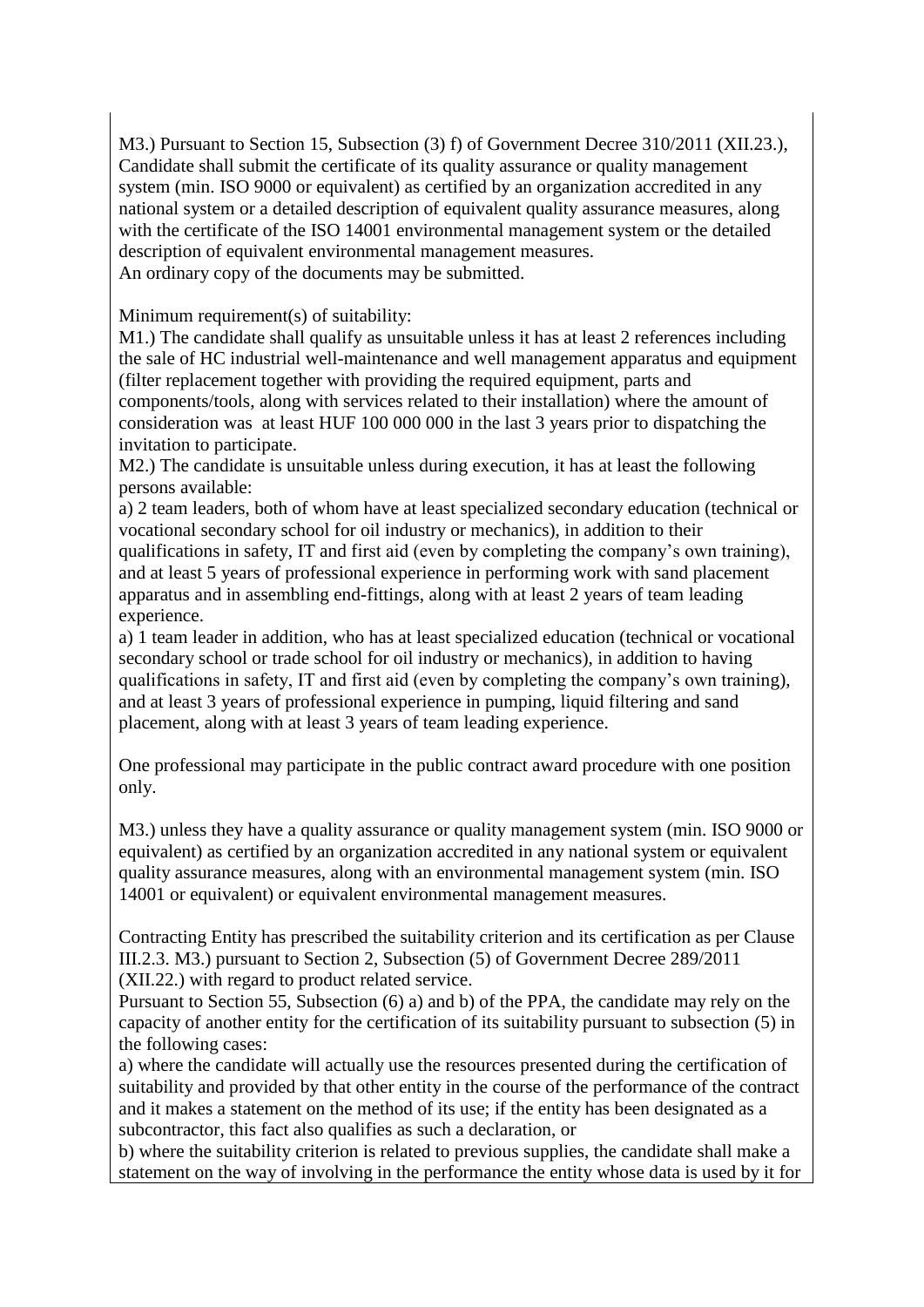the certification of suitability, which enables it to use the professional experience of that entity in the performance of the contract.

## **III.2.4) Information about reserved contracts** *(if applicable)*

[] The contract is restricted to sheltered workshops

**[ ]** The execution of the contract is restricted to the framework of sheltered employment programmes

### **III.3) Conditions specific to services contracts**

#### **III.3.1) Information about a particular profession (qualification)**

Execution of the service is reserved to a particular profession (qualification):  $\lceil \cdot \rceil$  yes  $\lceil \cdot \rceil$  no

*(if yes)* Reference to the relevant law, regulation or administrative provision:

#### **III.3.2) Staff responsible for the execution of the service**

Organizations should indicate the names and professional qualifications of the staff responsible for the execution of the service [ ] yes [ ] no

#### **SECTION IV: PROCEDURE**

#### **IV.1) Type of procedure**

| IV.1.1) Type of procedure |                                                                                                                             |  |
|---------------------------|-----------------------------------------------------------------------------------------------------------------------------|--|
|                           | [x] Negotiated                                                                                                              |  |
| [] Open<br>[ ] Restricted | Some candidates have already been selected (if appropriate under<br>certain types of negotiated procedures) [ ] yes [x] no  |  |
|                           | (if yes, provide names and addresses of economic operators<br>already selected under Section VI.3 (Additional information)) |  |

#### **IV. 2) Award criteria**

**IV.2.1) Award criteria** *(please tick the relevant box(es))*

*(if appropriate, please give additional information about specific award criteria for lots in Annex B)*

#### **[ ] Lowest price**

or

#### **[x] The most economically advantageous tender in terms of**

[x] the criteria stated below *(the award criteria should be given with their weighting or in descending order of importance where weighting is not possible for demonstrable reasons)*

[] the criteria stated in the documentation, in the contract notice or in the invitation to tender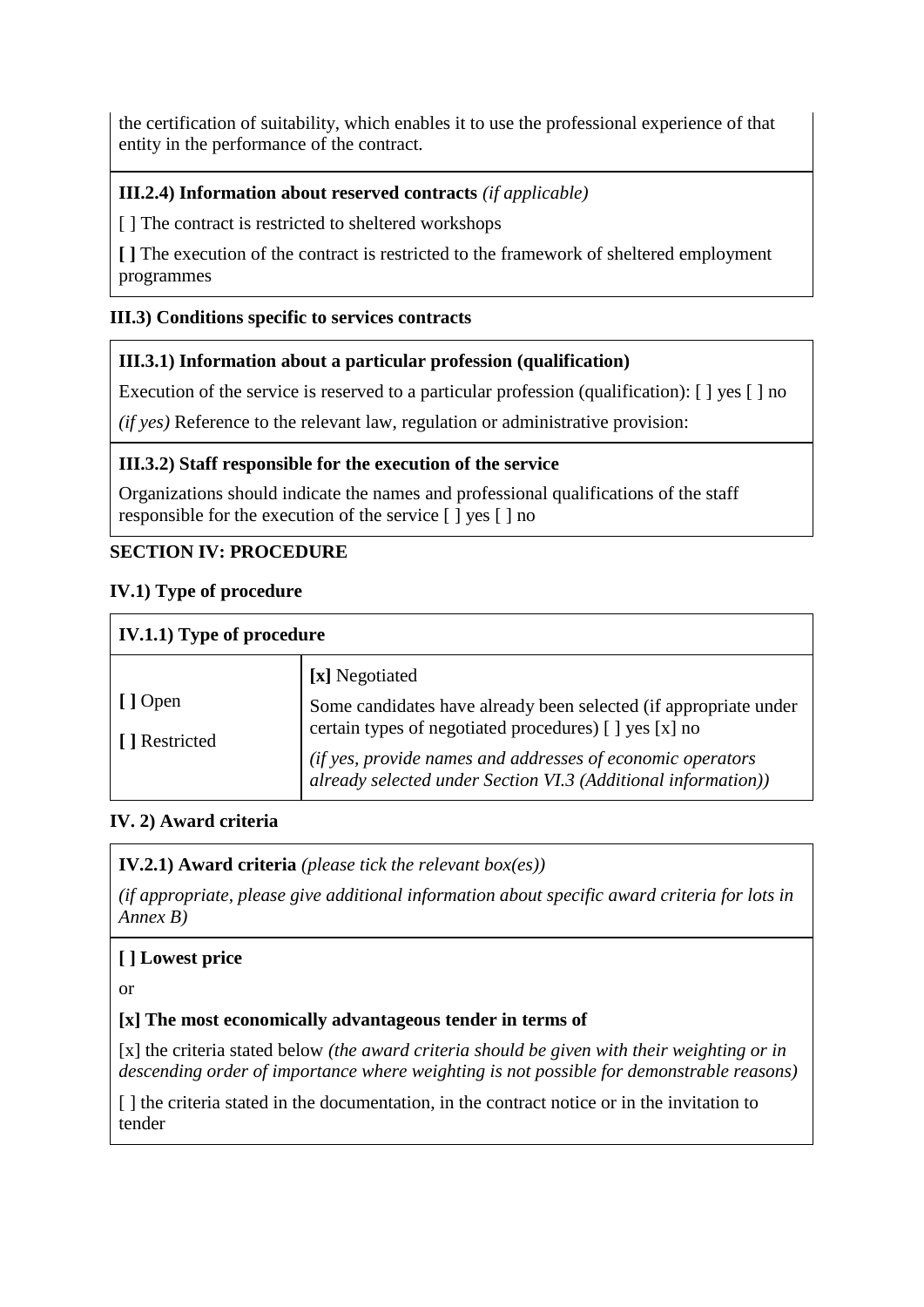| <b>Criteria</b>                                                                                 | Weighting |
|-------------------------------------------------------------------------------------------------|-----------|
| 1. Net tender price:                                                                            | 70        |
| Amount of previous deliveries with regard to delivering the asset<br>(maximum 30 calendar days) | 30        |
| IV.2.2) Information about electronic auction                                                    |           |

An electronic auction will be used [ ] yes [x] no

*(if yes, if appropriate)* Additional information about electronic auction:

# **IV.3) Administrative information**

# **IV.3.1) File reference number attributed by the contracting entity** *(if applicable)* MFGT/010/2014

### **IV.3.2) Previous publication(s) concerning the same contract** [ ] yes [x] no

*(if yes)*

[ ] Periodic indicative notice [ ] Notice on a buyer profile

Notice number in the Public Tender Notices:

/S- , date *(dd/mm/yy)*

[ ] Other previous publications *(if applicable)* 

Notice number in the Public Tender Notices:

/S- , date *(dd/mm/yy)*

Notice number in the Public Tender Notices:

/S- , date *(dd/mm/yy)*

**IV.3.3) Conditions for obtaining specifications and additional documents** *(except for a DPS)*

Time limit for obtaining documents

Date: 17/04/2014 *(dd/mm/yy)* Time: 11:00

Payable documents [ ] yes [x] no

*(if yes, give figures only)* Price: Currency:

Terms and method of payment:

# **IV.3.4) Time limit for receipt of tenders or requests to participate**

Date: 17/04/2014 *(dd/mm/yy)* Time: 11:00

**IV.3.5) Language(s) in which tenders or requests to participate may be drawn up**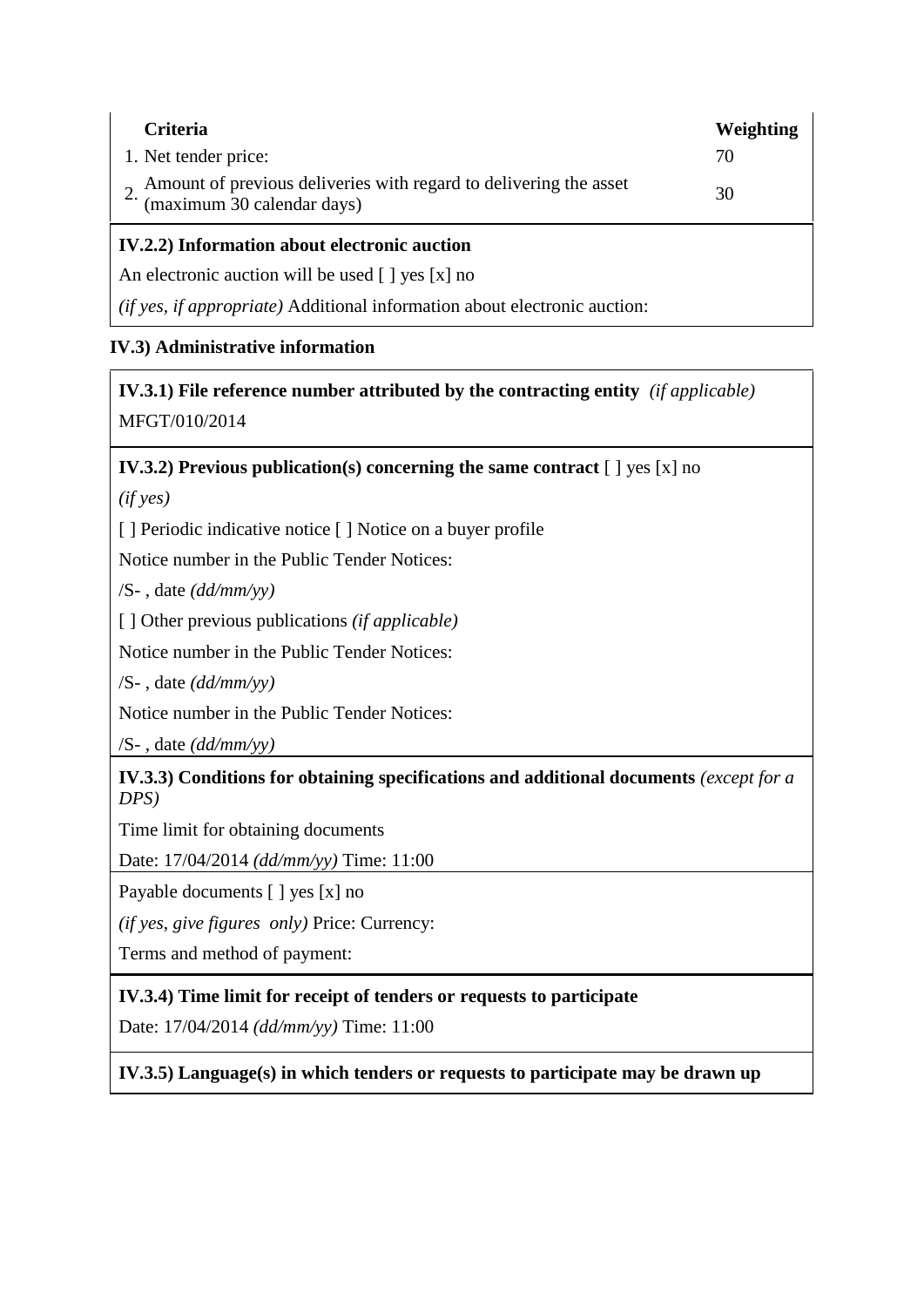[ ] Any EU official language

[x] Following official EU language(s): HU, EN

[ ] Other:

**IV.3.6) Minimum time frame during which the tenderer must maintain the tender** *(open procedure)*

*until (dd/mm/yy)* or Duration in months: *or* in days: *(from the deadline for receipt of tender)*

# **IV.3.7) Conditions for opening tenders**

Date *(dd/mm/yy)* Time:

*(if applicable)* Place:

Persons authorised to be present at the opening of tenders *(if applicable)* [ ] yes [ ] no

*(if yes)* Additional information about authorised persons and opening procedure:

# **SECTION VI: COMPLEMENTARY INFORMATION**

# **VI.1) INFORMATION about recurrence** *(if applicable)*

This is a recurrent procurement | | yes [x] no

*(if yes)* Estimated timing for further notices to be published:

# **VI.2) Information about European Union funds**

The contract is related to a project and/or programme financed by European Union funds [ ] yes [x] no

*(if yes)* Reference to project(s) and/or programme(s):

# **VI.3) Additional information:** *(if applicable)*

1.) During the execution of the contract, the successful tenderer shall not later than 10 days prior to the start of on-site work ensure that every professional responsible for the execution of the contract has verifiable safety, fire protection and environmental knowledge, and that every one of these professionals participates in the training prescribed by the Contracting Entity in the contract as a condition for work and held by the Contracting Entity free of charge. Contracting Entity authorizes entry to and work in the safety zone and in explosion proof (RB) areas only if protective clothing and work safety equipment in accordance with relevant category is worn and used.

2.) If the candidate submits its request to participate by post, the risk of any potential uncertainties arising from postal delivery (with particular regard to delivery after the submission deadline of participation requests and damaged package) shall be borne by the candidate. As for submitting the request to participate in person or via agent, the Contracting Entity calls the attention of the candidates to the fact that entering the place of submission may take several - even 10 - minutes due to the entry and security system,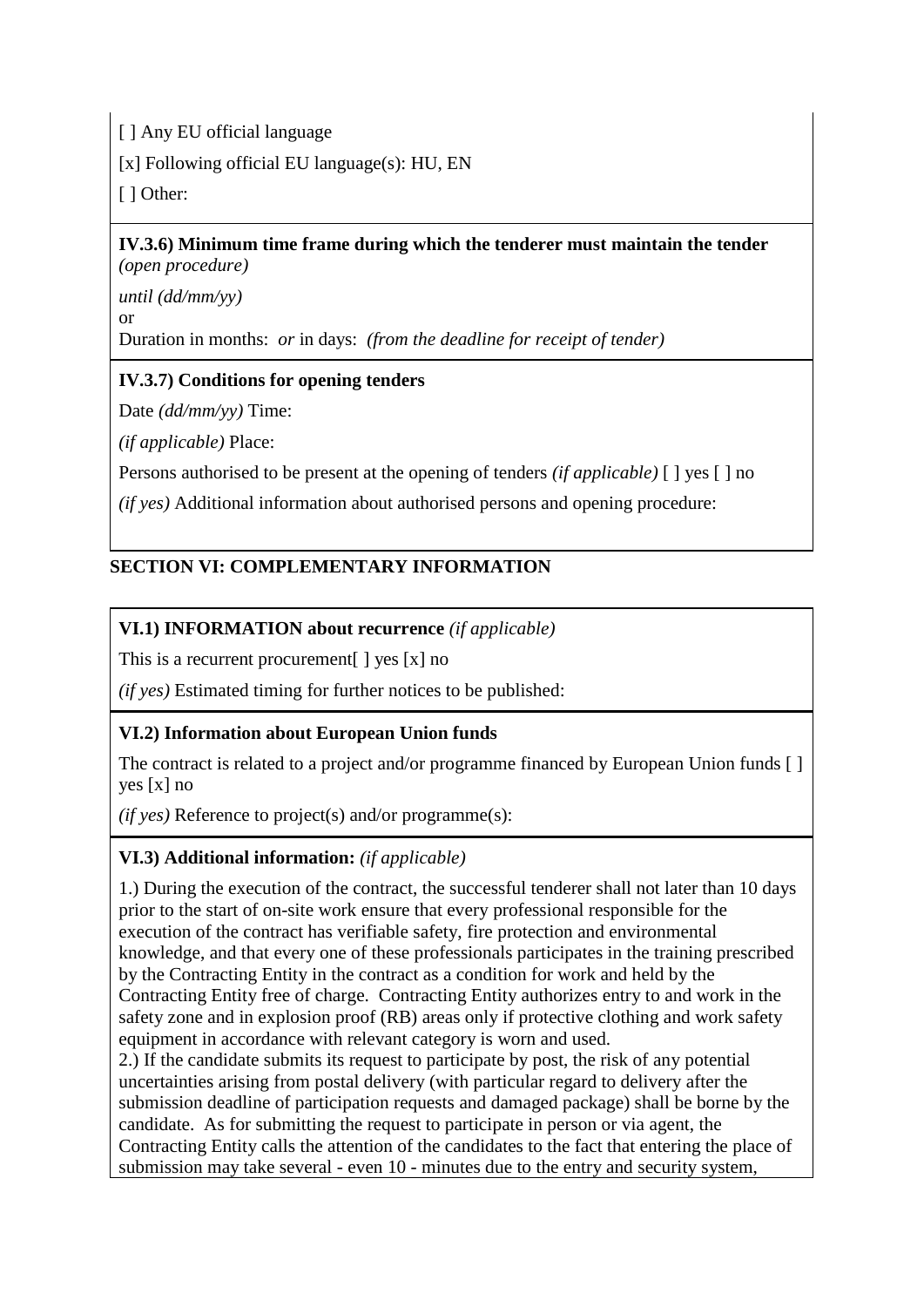which time must be considered by the candidate regarding the submission of the request to participate.

3.) Any and all costs of participation in the procedure shall be borne by the candidate.

4.) Opening of requests to participate: 17.04.2014 11.00 hours. Place: Address specified in Clause III. Representatives of those submitting the request to participate and the contracting entity shall be authorised to be present when opening the requests to participate. Additional information about authorised persons and opening procedure shall be specified in Section 62 of the PPA.

5.) Planned time of providing information via dispatching a summary on the results of the participation stage: 30.04.2014 Planned time of dispatching the invitation to tender and the documentation: 30.04.2014

6.) Planned date of the negotiation is: 21.05.2014 10.00 hours. Negotiations with the Tenderers having submitted a tender in the tendering stage shall be held at the same time and jointly by the Contracting Entity. The Contracting Entity will hold more than one negotiation only if contract terms and technical issues cannot be settled during the first negotiation. In such cases, the Contracting Entity shall set the following negotiation date on the relevant negotiation day. The tender elements may only be modified after having the contract terms and technical issues settled. Tenderers may modify their tender elements after having the technical issues and the contract terms settled, which modification shall be duly signed and submitted at the negotiation meeting in writing. During the negotiation, modified tender elements shall be determined together with all the tenderers present at the same time, once. Tenderers shall specify their modified tender elements in writing during the negotiation, submitting them at the same time. Modified tender elements shall be presented immediately after submission. By submitting the final tenders and closing the negotiation thereafter, the tender shall become binding.

7.) Planned date of concluding the contract: 06.06.2014

8.) Contracting Entity informs the candidates that the financial-economic and technicalprofessional suitability criteria are stricter than those set out in the list of qualified tenderers, therefore qualified tenderers shall also verify their suitability to perform the contract according to clauses III.2.2 and III.2.3.

9.) During the procedure, the correction of deficiencies shall be provided as per Section 67 of the PPA. The Contracting Entity will not prescribe an additional deficiency correction if the candidate involves via correction an economic operator not formerly included in the request to participate, and an additional deficiency correction is required with regard to this economic operator.

10.) The Contracting Entity may conclude the contract only with the successful tenderer of the procedure, or - if the successful tenderer withdraws - with the entity (person) submitting the second most favourable tender according to the evaluation of tenders, provided that is included in the summary as per Section 77, Subsection (2) of the PPA.

11.) The documentation of participation shall be submitted at the address set out in Annex "A", Clause III, between 09.00 and 15.00 hours from Monday to Friday, and between 09.00 and 11.00 hours on the day the submission deadline expires. Any interested economic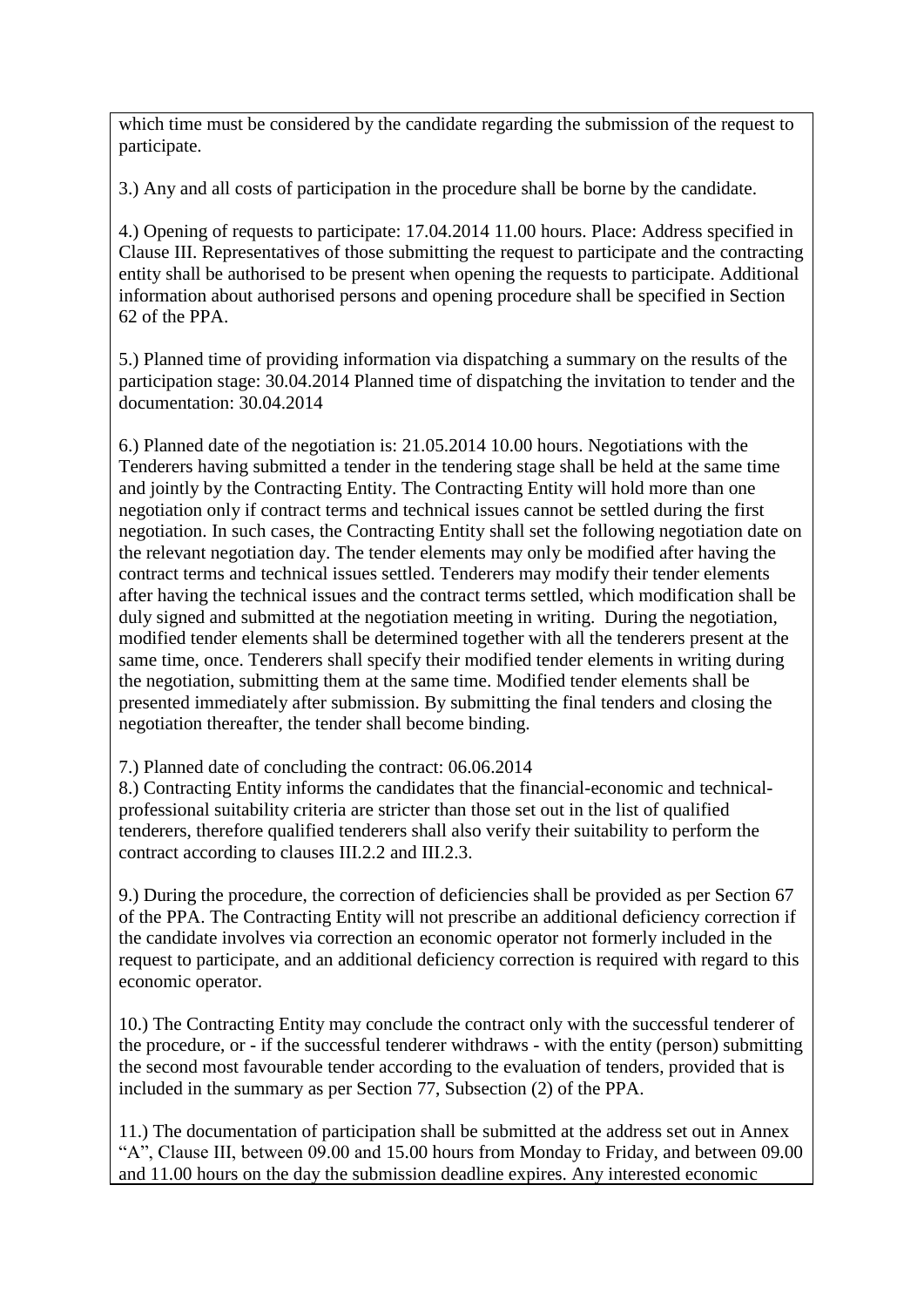operator can obtain the documentation free of charge. Contracting Entity shall make the documentation available in an electronic form. In the case of Section 50, Subsection (3) of the PPA, if the candidate requests the sending of the documentation, the letter of request shall be submitted in writing (by email, fax or mail) to the contact details specified in Annex "A", clause 2. The request shall contain the following data:

- name of Candidate,
- Candidate's mailing address where the documentation shall be sent,
- Candidate's e-mail address, phone and fax number,
- TED number of the notice launching the procedure.

12.) The documentation shall be received as a request to participate by at least one candidate or a subcontractor specified in the participation request in line with Section 49, Subsection (6) of the PPA.

13.) Pursuant to Section 60, Subsection (2) of the PPA, the request to participate shall be drawn up by the candidates in compliance with the requirements for the contents and form set out in the notice. It shall be submitted in a paper copy, labelled as "original", together with an electronic copy on CD/DVD disc in pdf format being fully identical with the paper copy. The following text shall be indicated on the packaging of the request to participate: "Filter replacement in the natural gas well No. Hsz-160 – Request to Participate Not to be opened prior to 11:00 hours  $17<sup>th</sup>$  April 2014". Evaluation of the requests to participate shall be based on the submitted original printed copy.

14.) Pursuant to Section 40, Subsection (1) of the PPA, the following shall be indicated in the request to participate:

a) the part (parts) of the public procurement for the performance of which the candidate intends to employ a subcontractor,

b) the subcontractors intended to be employed in those parts for more than 10 % of the value of the public procurement contract and the percentage of the public procurement for the performance of which the indicated subcontractors will contribute.

Negative statements shall also be attached. Subcontractor shall mean the economic operator as per Section 4, item 2 of the PPA.

15.) Candidates shall submit in their request to participate any and all the certifications, statements and other documents prescribed for verifying the grounds for refusal, the economic and financial ability, and the technical capacity, as listed in the notice, together with other documents specified.

16.) In the request to participate, in addition to the submission of other required documents, the candidate shall make a statement according to Section 60, Subsection (5) of the PPA whether it qualifies as a micro, small or medium-sized enterprise pursuant to the Act on Small and Medium-sized Enterprises and the Support Provided to Such Enterprises.

17.) As to requests to participate sent by post or courier service, the contracting entity considers them as submitted only if they have been received prior to the deadline of submitting the request to participate.

18.) The specimen signature or a sample signature countersigned by a lawyer as per Section 9 of Act No. V. of 2006 of the authorised signatory signing the request and the statements for the candidate, the entity providing resources and the subcontractor shall also be attached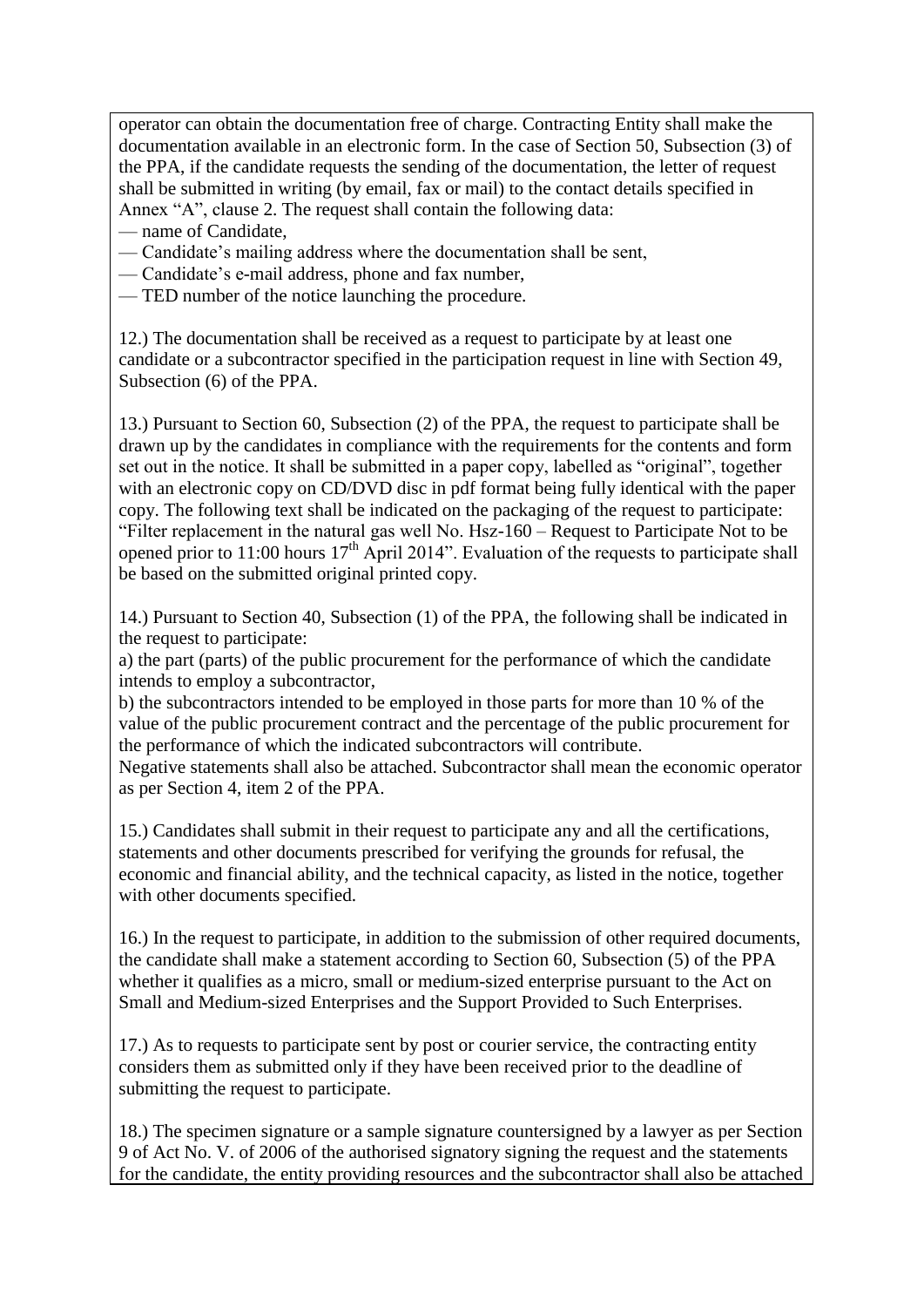to the request to participate. In case of an ongoing registry modification procedure, the modification request submitted to the Court of Registration and the submission certificate shall also be attached.

19.) The Contracting Entity draws attention to compliance with Section 28, Subsection (1) of the PPA.

20.) In as far as during the public contract award procedure, the Contracting Entity detects or reasonably believes that there is a manifest breach of provisions as per Section 11 of Act No. LVII of 1996 (hereinafter referred to as Restrictive Trade Practices Act) or as per Article 101 of the Treaty on the Functioning of the European Union, the Contracting Entity shall be obliged to report this to the Hungarian Competition Authority - pursuant to the rules of reporting and complaint set forth by the Restrictive Trade Practices Act.

21.) Request to participate shall be drawn up and submitted in Hungarian and/or in English language. The Contracting Entity will not accept non-English or non-Hungarian documents without their translation. If any document attached to the request to participate is issued in a language other than Hungarian or English, a proper Hungarian or English translation by the candidate shall be attached, as no OFFI certified translation is required. The authorised signatory of the candidate shall make a statement in writing to the effect that the translation is equivalent to the original (faithful text translation).

22.) Exchange rates: When converting various foreign currencies into Hungarian forints, the foreign exchange rates set by the Central Bank of Hungary as valid for the calendar day of the balance sheet date in case of balance sheet data, and of the performance date in case of references shall be applied in terms of revenues.

26.) In issues not regulated by the invitation to participate, the provisions of Act No. CVIII of 2011 on Public Procurement shall apply.

27.) Contracting Entity will apply the evaluation criterion of selecting the most economically advantageous tender, where the lower and upper limits of points to be allocated during the evaluation of the content elements shall be for both award criteria: 1- 100 points.

As to the  $1<sup>st</sup>$  award criterion, tendered content elements shall be assessed by using the method of inverse proportion, while as to the  $2<sup>nd</sup>$  award criterion, evaluation shall be based on the method of direct proportion according to the following:

The most favourable content element receives the highest points in both award criteria (100 points), while the content elements of other tenders will receive points pro rata calculated in relation to the most favourable content element:

In the  $1<sup>st</sup>$  award criterion, the smallest amount is the most favourable

 $P = A$  best x (Pmax-Pmin)+Pmin A evaluated

In the  $2<sup>nd</sup>$  award criterion, the longest period is the most favourable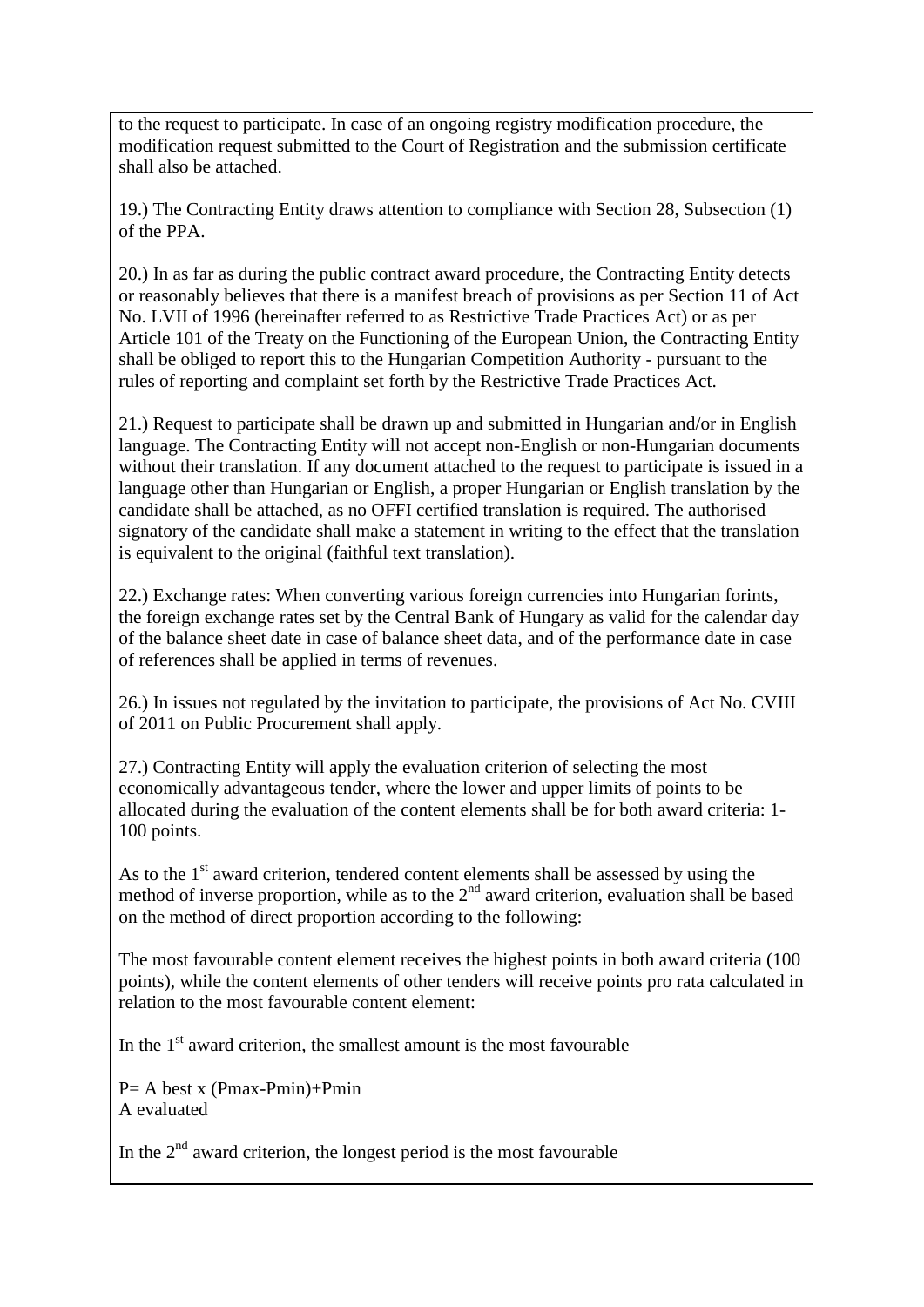$P = (A evaluated - A worst) x (Pmax-Pmin) + Pmin$ (A best – A worst)

#### Where:

P: points of the evaluated tender element with regard to the given criterion Pmax: upper limit of the scale of points Pmin: lower limit of the scale of points Abest: the content element of the most advantageous tender (highest value) Aworst: the content element of the most disadvantageous tender (lowest value) Aevaluated: the content element of the evaluated tender

Pursuant to Section 71, Subsection (7) of the PPA, the contracting entity stipulates that with regard to the 2<sup>nd</sup> award criterion, that is with regard to the parts to be delivered, maximum 30 calendar days may be offered for early delivery compared to the partial delivery deadline of 30<sup>th</sup> October 2014. Offers that are more favourable than this (delivery date prior to  $30<sup>th</sup>$  September 2014) shall receive points equal to the upper limit, but will not be invalidated. Early delivery shall be specified in integers, in full calendar days. Please note that tender elements must be clear. For instance, the contracting entity cannot accept offers containing ranges or several alternatives or offers deviating from the prescribed subject. Ambiguous offers render the tender invalid.

# **VI.4) Procedures for appeal**

| VI.4.1) Body responsible for appeal procedures |                                                                           |                                   |
|------------------------------------------------|---------------------------------------------------------------------------|-----------------------------------|
| <b>Official name:</b>                          | Public Procurement Authority, Public Procurement Arbitration Board        |                                   |
| <b>Postal address:</b><br>Riadó utca 5.        |                                                                           |                                   |
| City:<br><b>Budapest</b>                       | <b>Postal code:</b><br>1026                                               | Country:<br>HU                    |
| E-mail:<br>dontobizottsag@kt.hu                |                                                                           | <b>Telephone:</b><br>+36 18828594 |
| Internet address (URL): www.kozbeszerzes.hu    |                                                                           | <b>Fax:</b><br>$+3618828593$      |
|                                                | <b>Body responsible for mediation procedures</b> ( <i>if applicable</i> ) |                                   |
| <b>Official name:</b>                          |                                                                           |                                   |
| <b>Postal address:</b>                         |                                                                           |                                   |
| City:                                          | <b>Postal code:</b>                                                       | <b>Country:</b>                   |
| E-mail:                                        |                                                                           | <b>Telephone:</b>                 |
| <b>Internet address (URL):</b><br><b>Fax:</b>  |                                                                           |                                   |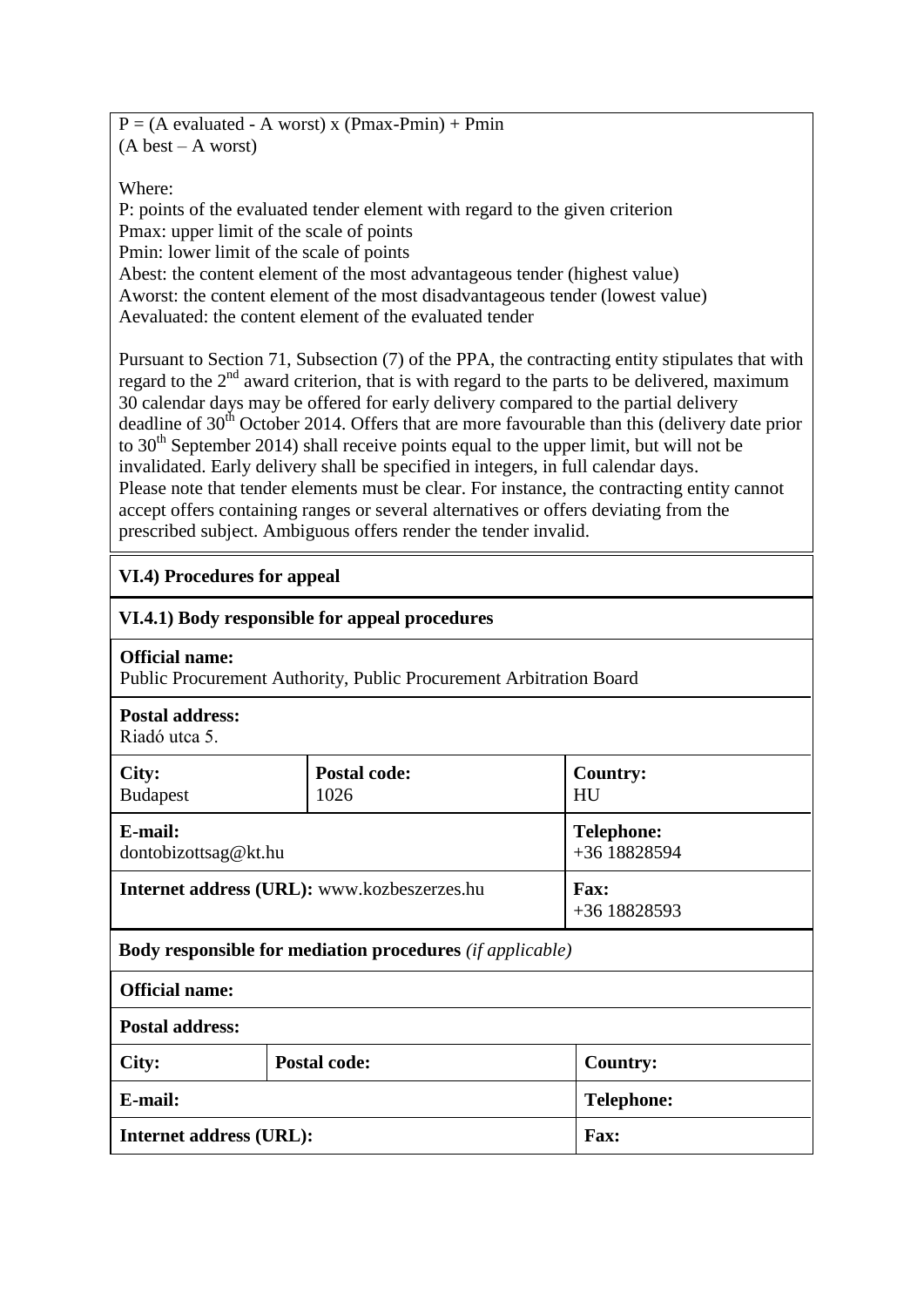**VI.4.2) Lodging of appeals** *(please fill in heading VI.4.2 or, if required, heading VI.4.3)*

Precise information on deadline(s) for lodging appeals:

Pursuant to Section 137 of the PPA

#### **VI.4.3) Service from which information about the lodging of appeals may be obtained**

#### **Official name:**

Public Procurement Authority, Public Procurement Arbitration Board

# **Postal address:**

Riadó utca 5.

| City:                                               | Postal code: | <b>Country:</b>             |
|-----------------------------------------------------|--------------|-----------------------------|
| <b>Budapest</b>                                     | 1026         | HU                          |
| E-mail:                                             |              | <b>Telephone:</b>           |
| dontobizottsag@kt.hu                                |              | +36 18828594                |
| Internet address (URL): www.kozbeszerzes.hu         |              | <b>Fax:</b><br>+36 18828593 |
| VI.5) Date of dispatch of this notice: $(dd/mm/yy)$ |              |                             |

#### **Annex A**

# **Additional addresses and contact points**

# **I) Addresses and contact points from which further information can be obtained**

| <b>Official name:</b><br>Hungarian Gas Storage Limited Company    |                             | <b>National ID:</b> (if known)      |
|-------------------------------------------------------------------|-----------------------------|-------------------------------------|
| <b>Postal address:</b><br>Széchenyi István tér 7-8.               |                             |                                     |
| City:<br><b>Budapest</b>                                          | <b>Postal code:</b><br>1051 | Country:<br>HU                      |
| Contact point(s):<br>For the attention of:<br>Agnes Megyes-Abonyi |                             | <b>Telephone:</b><br>+36 30 7239125 |
| E-mail:<br>kozbeszerzes@mfgt.hu                                   |                             | <b>Fax:</b><br>$+36$ 13547045       |
| <b>Internet address (URL):</b>                                    |                             |                                     |

**II) Addresses and contact points from which specifications and additional documents (including documents for a dynamic purchasing system) can be obtained**

| <b>Official name:</b><br>Hungarian Gas Storage Limited Company | <b>National ID:</b> $(if known)$ |
|----------------------------------------------------------------|----------------------------------|
| <b>Postal address:</b>                                         |                                  |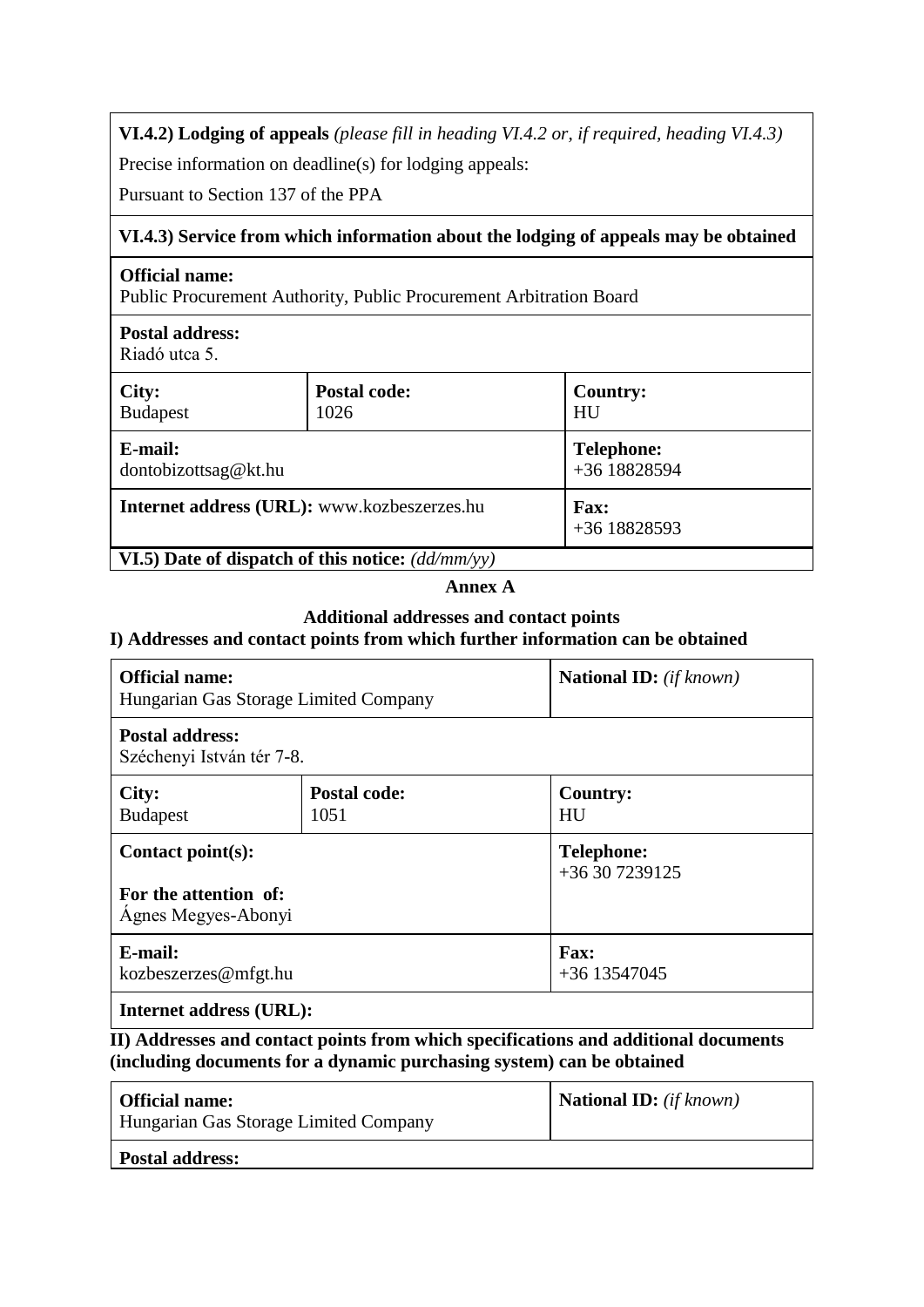Széchenyi István tér 7-8.

| City:<br><b>Budapest</b>                                             | <b>Postal code:</b><br>1051 | <b>Country:</b><br>HU               |
|----------------------------------------------------------------------|-----------------------------|-------------------------------------|
| Contact $point(s)$ :<br>For the attention of:<br>Ágnes Megyes-Abonyi |                             | <b>Telephone:</b><br>+36 30 7239125 |
| E-mail:<br>kozbeszerzes@mfgt.hu                                      |                             | <b>Fax:</b><br>+36 13547045         |

## **Internet address (URL):**

# **III**) Addresses and contact points to which tenders/requests to participate must be submit

| <b>Official name:</b><br>Hungarian Gas Storage Limited Company | National ID: (if known) |
|----------------------------------------------------------------|-------------------------|
| <b>Postal address:</b>                                         |                         |

Széchenyi István tér 7-8.

| City:<br><b>Budapest</b>                                             | <b>Postal code:</b><br>1051 | <b>Country:</b><br>HU               |
|----------------------------------------------------------------------|-----------------------------|-------------------------------------|
| Contact $point(s)$ :<br>For the attention of:<br>Agnes Megyes-Abonyi |                             | <b>Telephone:</b><br>+36 30 7239125 |
| E-mail:<br>kozbeszerzes@mfgt.hu                                      |                             | <b>Fax:</b><br>+36 13547045         |

**Internet address (URL):**

**IV) Address of the other contracting entity on behalf of which the contracting entity is purchasing**

| <b>Official name:</b>  |                     | <b>National ID</b> ( <i>if known</i> ): |
|------------------------|---------------------|-----------------------------------------|
| <b>Postal address:</b> |                     |                                         |
| City:                  | <b>Postal code:</b> | <b>Country:</b>                         |

*---------------(Use Annex A Section IV as many times as needed)---------*

#### **ANNEX B**

#### **Information about lots**

**Lot No.** *1* **Title:** 

| 1) Short description                                |  |
|-----------------------------------------------------|--|
| <sup>1</sup> 2) Common Procurement Vocabulary (CPV) |  |